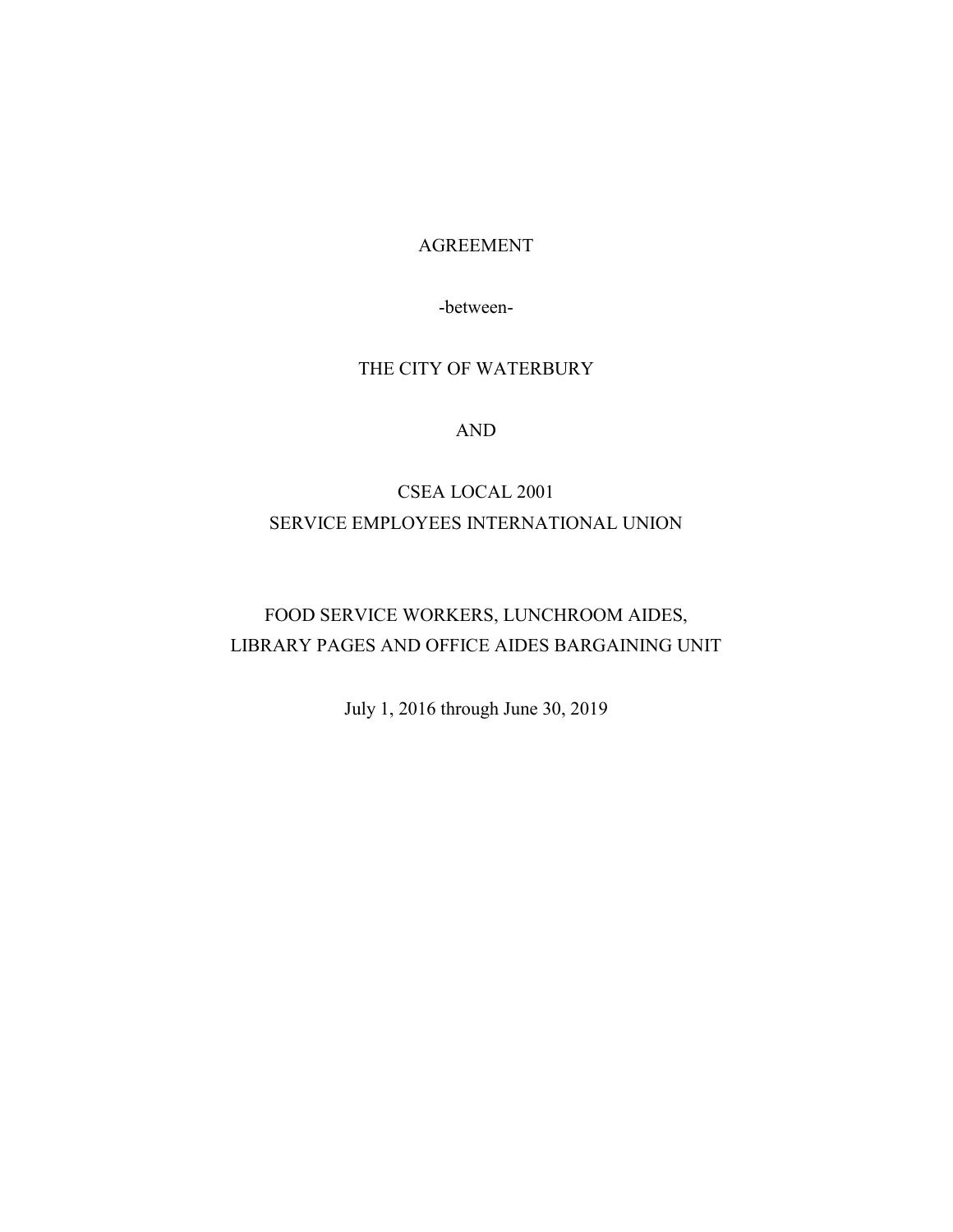## **Table of Contents**

|  | × |  |
|--|---|--|

| <b>ARTICLE I</b>     |                                                        |   |
|----------------------|--------------------------------------------------------|---|
| <b>ARTICLE II</b>    |                                                        |   |
| <b>ARTICLE III</b>   |                                                        |   |
| <b>ARTICLE IV</b>    | <b>EMPLOYEE REVIEW OF OFFICIAL PERSONNEL FOLDERS 3</b> |   |
| <b>ARTICLE V</b>     |                                                        |   |
| <b>ARTICLE VI</b>    |                                                        |   |
| <b>ARTICLE VII</b>   |                                                        |   |
| <b>ARTICLE VIII</b>  |                                                        |   |
| <b>ARTICLE IX</b>    |                                                        |   |
| <b>ARTICLE X</b>     |                                                        |   |
| <b>ARTICLE XI</b>    |                                                        |   |
| <b>ARTICLE XII</b>   |                                                        |   |
| <b>ARTICLE XIII</b>  |                                                        |   |
| <b>ARTICLE XIV</b>   |                                                        |   |
| <b>ARTICLE XV</b>    |                                                        |   |
| <b>ARTICLE XVI</b>   |                                                        |   |
| <b>ARTICLE XVII</b>  |                                                        |   |
| <b>ARTICLE XVIII</b> |                                                        |   |
| <b>ARTICLE XIX</b>   |                                                        |   |
| <b>ARTICLE XX</b>    |                                                        |   |
| <b>ARTICLE XXI</b>   |                                                        |   |
| <b>ARTICLE XXII</b>  |                                                        |   |
| <b>ARTICLE XXIII</b> | <b>LIFE INSURANCE</b>                                  | 9 |
|                      |                                                        |   |
| <b>ARTICLE XXV</b>   |                                                        |   |
|                      |                                                        |   |
|                      |                                                        |   |
| <b>APPENDIX A.</b>   |                                                        |   |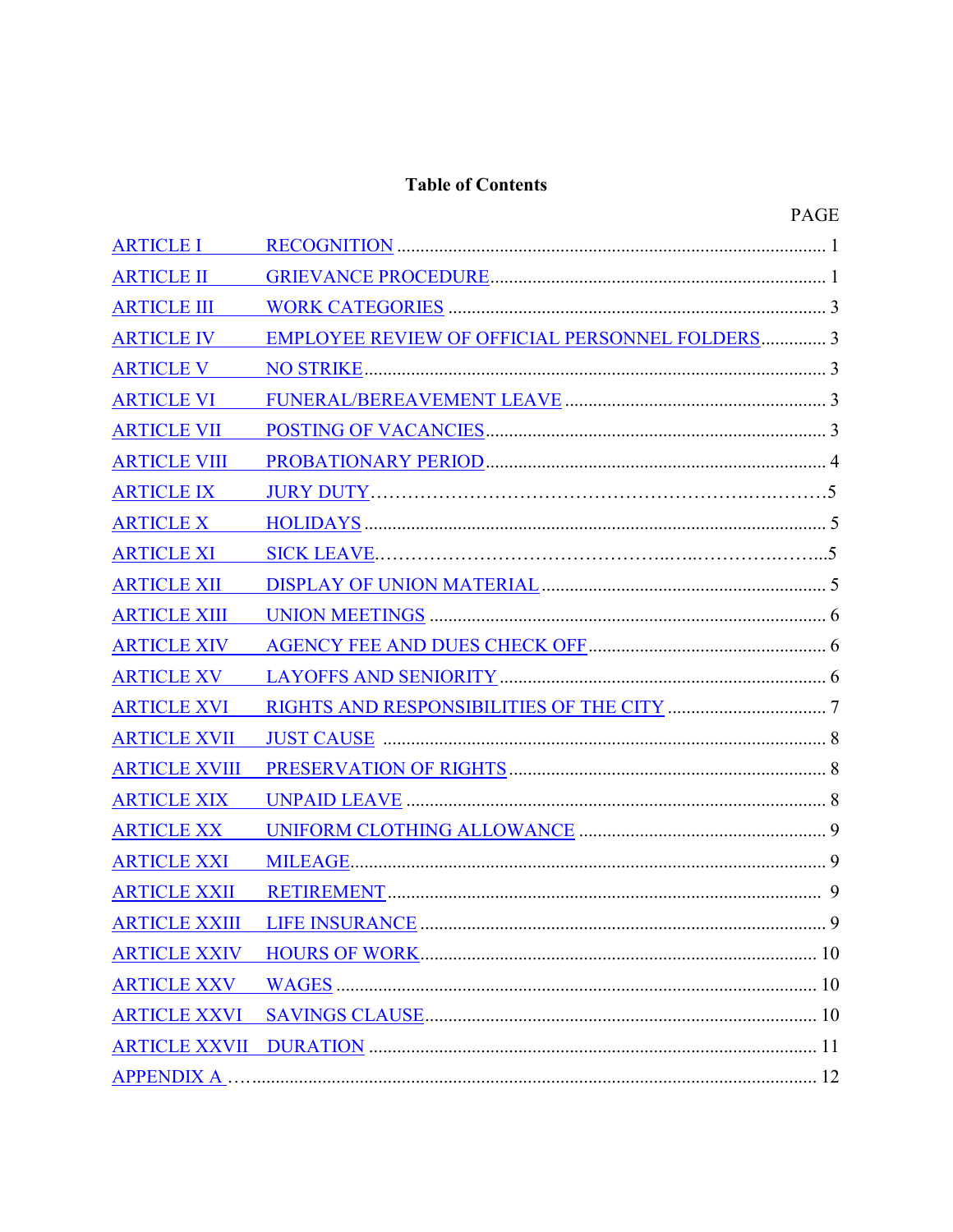### **ARTICLE I RECOGNITION**

The City of Waterbury, hereinafter the "City," recognizes CSEA Local 2001 Service Employees International Union, hereinafter the "Union," as the sole and exclusive agent for the purpose of collective bargaining on matters of wages, hours of employment and other conditions of employment for all school lunchroom aides and school food service workers employed by the City of Waterbury who work less than twenty (20) hours per week, per case no. ME-11,739, certified by the Connecticut State Board of Labor Relations, for all part-time school library pages per the Recognition Agreement executed by the parties on October 5, 1989 and for all part-time school office aides per the Recognition Agreement executed by the parties on March 29, 1994.

#### **ARTICLE II GRIEVANCE PROCEDURE**

#### A. PURPOSE

The purpose of this procedure is to secure, at the lowest possible administrative level, equitable solutions to problems that may arise affecting the welfare or working conditions of employees as expressed in this Agreement. Both parties agree that proceedings shall be kept as confidential as is appropriate.

#### B. DEFINITIONS

1. "Grievance" shall mean a claim of an employee that there has been a misinterpretation or misapplication of the specific terms of this Agreement.

2. "Employee shall mean any member of the bargaining unit who has completed his/her probationary period.

- 3. "Party" shall mean either the City or the Union.
- 4. "Days" shall mean working days.

#### C. PROCEDURE

1. Level One

a. Disciplinary Grievance. If a grievance arises concerning a disciplinary matter, either the aggrieved employee or the Union must present the grievance in writing to the Food Service Director (if the employee is a lunch room aide or a food service worker) or to the Principal of the School to which said worker is assigned (if the employee is a library page or office aide), within five (5) days of the occurrence giving rise to the grievance. The written response of the Food Service Director or Principal, as the case may be, shall be due within five (5) days subsequent to the receipt of said written grievance from the employee.

b. Non Disciplinary Grievance. If a grievance arises concerning a non disciplinary matter, either the aggrieved employee or the Union must present the grievance in writing to the Director of Personnel within five (5) days of the occurrence giving rise to the grievance. The written response of the Director of Personnel shall be due within ten (10) days subsequent to the receipt of said written grievance from the employee.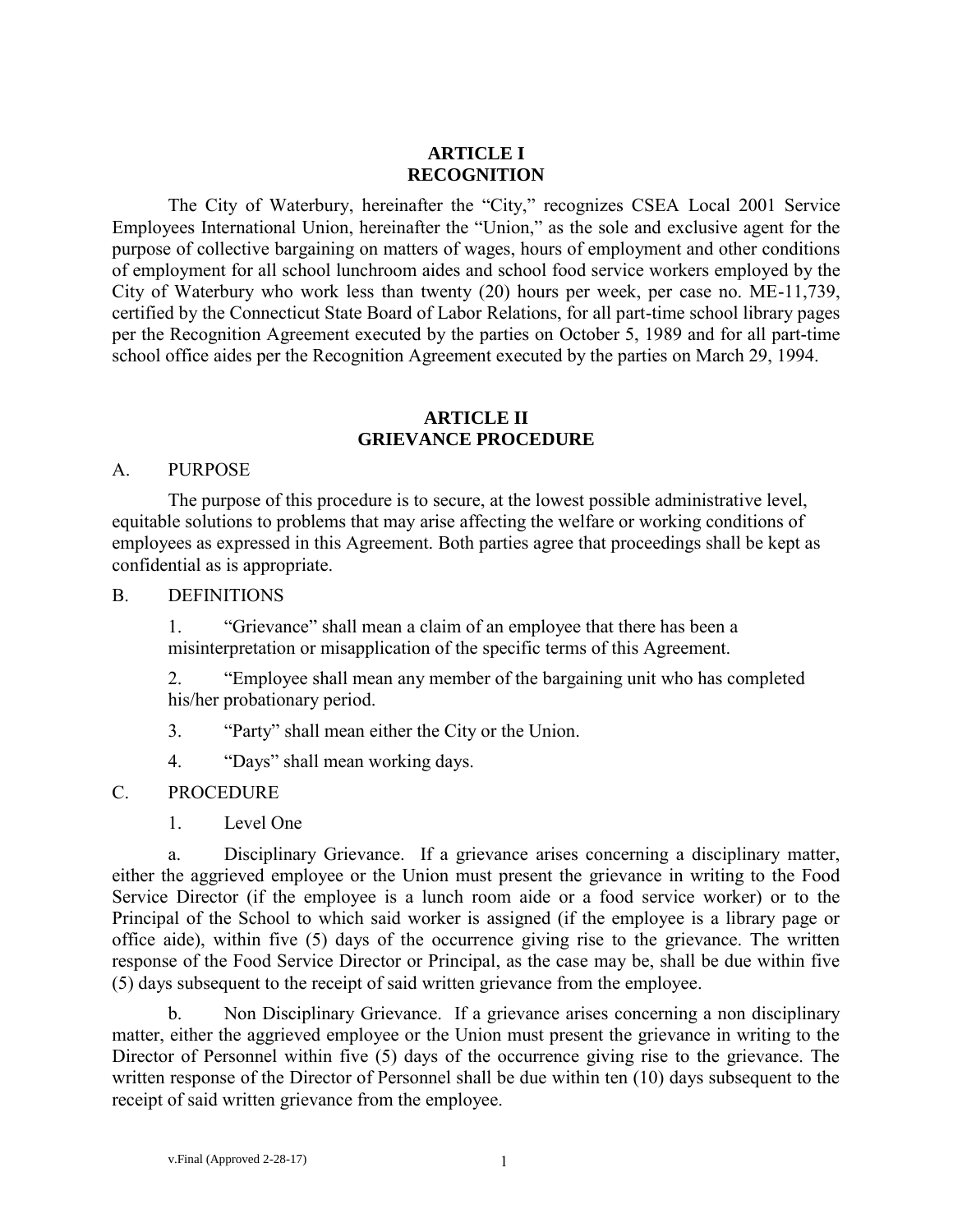## 2. Level Two

If not satisfied with the disposition of Level One disciplinary grievance, either the aggrieved employee or the Union must present the grievance in writing to the Director of Personnel within five (5) days of the day on which the Food Service Director's or Principal's decision was due or rendered at Level One. A meeting with the Director of Personnel or his/her designee shall be scheduled to occur within five (5) days of written presentation of the grievance to the Director of Personnel. The Director of Personnel's decision shall be due within seven (7) days after the meeting.

## 3. Level Three

If not satisfied with the disposition of a Level One non disciplinary grievance or a Level Two grievance, either the aggrieved employee or the Union may file for mediation at the State Board of Mediation and Arbitration. The request for mediate services must be made within ten (10) days after the decision of the Director of Personnel was due or rendered.

4. Level Four

a. In the event of no resolution at mediation, either party may submit the dispute to arbitration at the State Board of Mediation and Arbitration. Such submittal must be made within ten (10) days after the mediation meeting at Level Three. Either party may have any grievance at the State Board of Mediation and Arbitration removed, within thirty (30) days from the date filing with same, to either the American Arbitration Association or the Alternative Dispute Resolution Center; however, the party that makes such election shall pay entire cost of proceeding except attorney or like fees of other party.

b. The arbitrator may only hear and decide grievances based upon an alleged misapplication or misinterpretation of the specific terms of this Agreement. The decision of the arbitrator shall be final on all other matters. Unless the parties mutually agree otherwise, the arbitrator shall hear and decide only one grievance in each case. He/she shall be bound by and must comply with all of the terms of this Agreement. He/she shall have no power to add to, delete from, or modify in any way, any of the provision of this Agreement. Except as provided in Section 4.a. above, the cost of arbitration shall be borne equally by the parties.

## D. MISCELLANEOUS

1. Employees and their representative shall not suffer any loss of pay when involved in the processing of grievances.

2. Copies of all documents, communications, and records dealing with the process of a grievance shall be filed separately from the personnel files of the participants.

3. Grievances shall be considered waived unless submitted within five (5) days of the date the grievant knew or should have known of the event or action upon which the grievance is based.

4. Unless expressly limited by a specific section of this Agreement, all rights, powers and authority of the City of Waterbury, including but not limited to, full control over the policies, practices, procedures, and regulations with regard to employees of the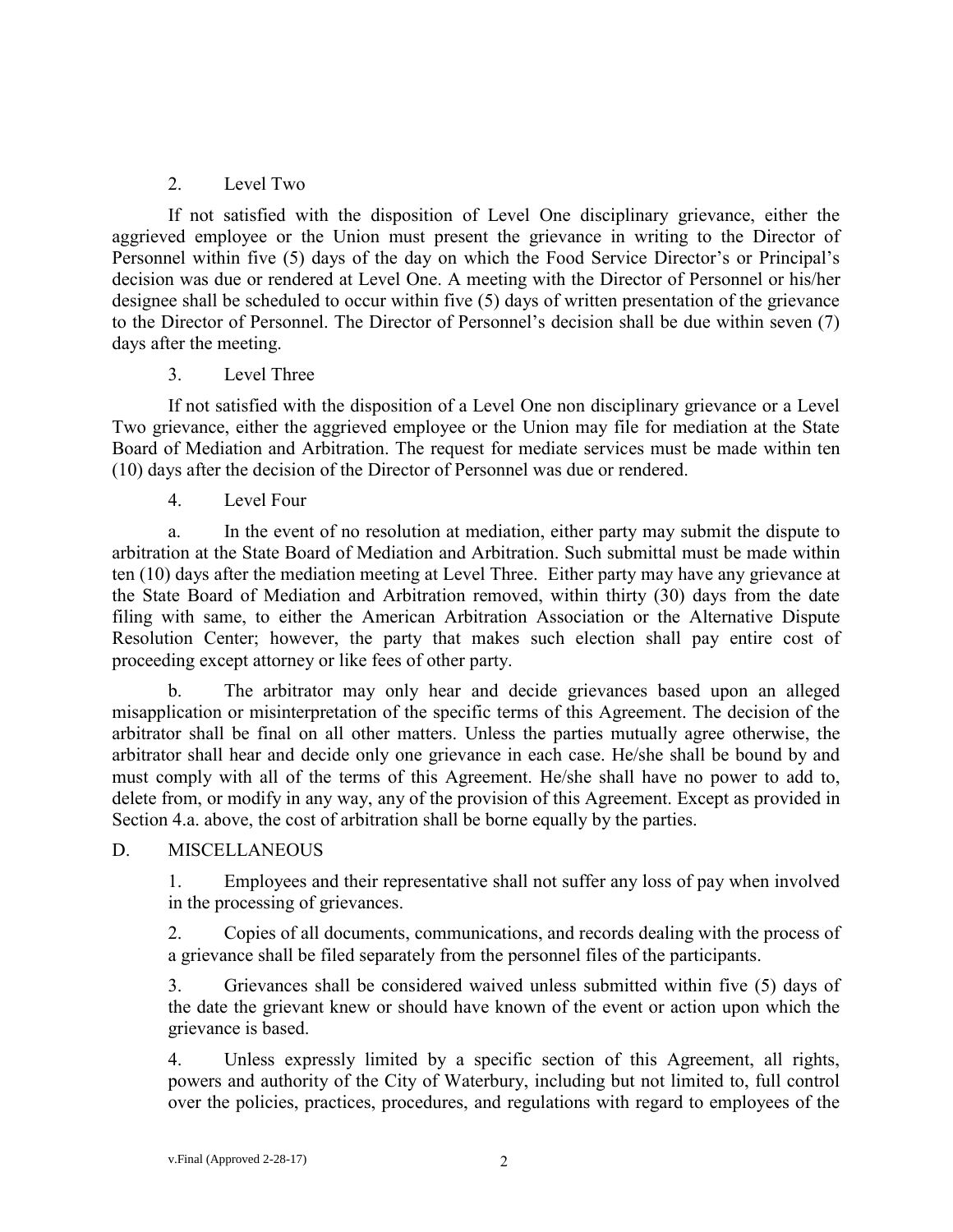City, shall remain vested solely and exclusively in the City.

5. No reprisals of any kind shall be taken by either party or by a member of the City of Waterbury administration or the Union or any member against any participant in the grievance procedure by reason of such participation.

6. Failure to process the grievance within the time limits established in the preceding Sections presumes that it has been satisfactorily resolved at the last step to which it has been properly processed. Failure on the part of the City's representatives to answer the grievance in the time limits established in the preceding Sections presumes that the claim made in the grievance is denied and may be processed to the next step.

#### **ARTICLE III WORK CATEGORIES**

All part-time employees who come under the Agreement will be assigned to one of the following work categories: Food Service Worker, Lunchroom Aide, Library Page, or Office Aide.

### **ARTICLE IV EMPLOYEE REVIEW OF OFFICIAL PERSONNEL FOLDERS**

Employees desiring to review their official personnel file will be permitted to do so by making an appointment through their immediate supervisor.

#### **ARTICLE V NO STRIKE**

Neither the Union nor any of the employees in the bargaining unit shall call, authorize, instigate, sanction, condone, or participate in any strike, slowdown, work stoppage, refusal to render services or any action against the City which would impede the proper functioning of the school system at any time, nor shall there be any lockout by the City in any part of the City's operation.

#### **ARTICLE VI FUNERAL/BEREAVEMENT LEAVE**

In each instance encountered, each employee shall be granted leave without loss of pay, to be called Funeral Leave, in the event of a death in his/her immediate family. Such leave shall be taken between the day of death and the day of burial. In no event, shall such leave exceed three (3) working days during the period commencing with the day of death and ending with the day of burial. . For the purpose of this section, the phrase "immediate family" shall include the following: spouse, child, parent, sibling, grandparent, grandchild, mother-in-law, father-in-law, brother-in-law, sister-in-law, son-in-law, daughter-in-law, step-parents, step-children, brother-inlaw, sister-in-law, or any foster parent/child or any relative domiciled in the employee's household.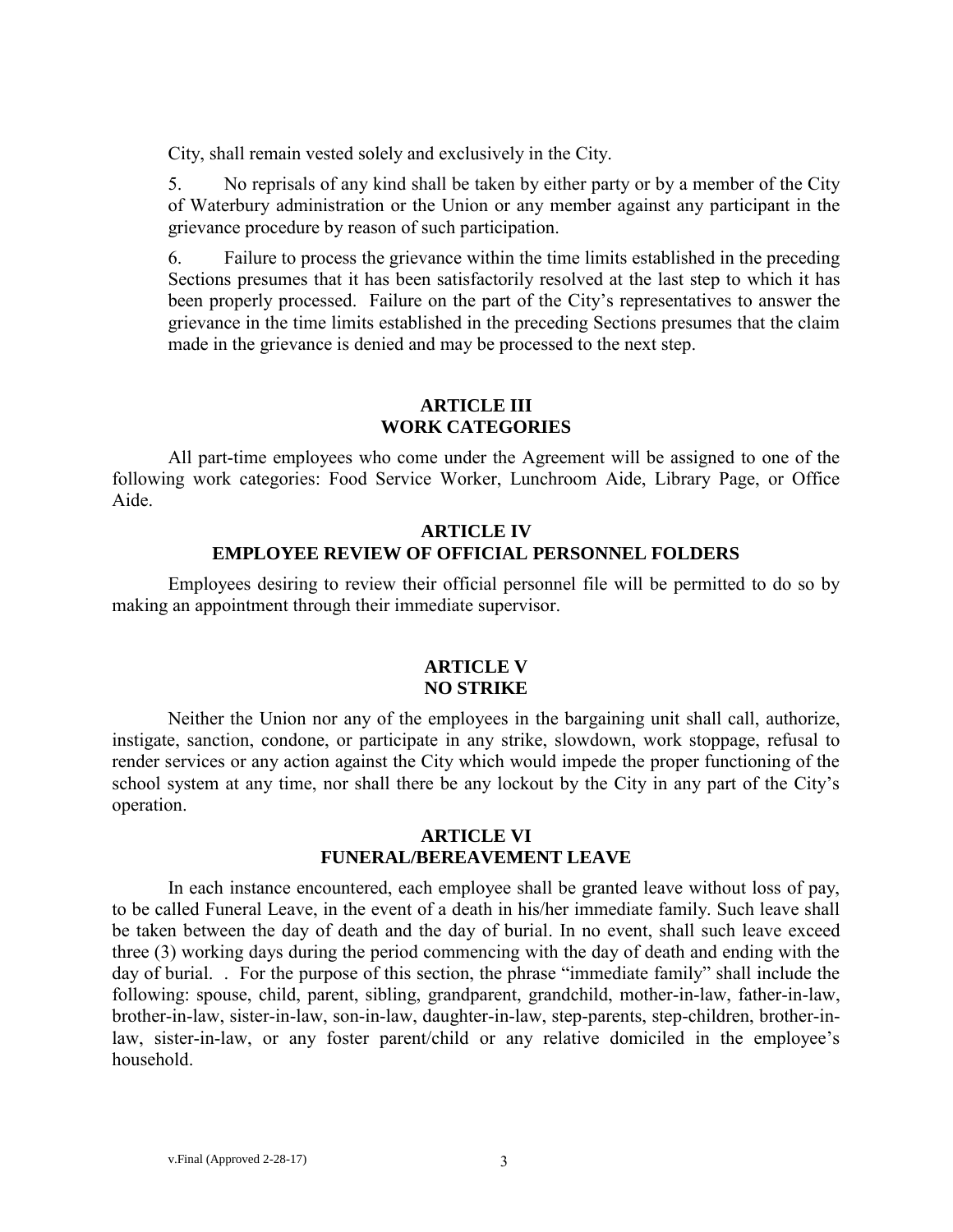In the case of an aunt, uncle, niece, nephew, former legal guardian, foster parents/children (except those domiciled in the employee's home who shall be considered immediate family) of the employee, one (1) day of Funeral Leave with pay, if necessary to attend the funeral of such relative shall be granted to the employee. For purposes of the preceding sentence, the words "aunt" and "uncle" shall include, within their meaning, the spouse of a blood related aunt or uncle.

In no event shall employees be paid funeral leave for days upon which they are not scheduled to work.

The employee must notify the City as to the date or dates he will be on Funeral Leave. When the employee returns to duty he shall provide to the City all pertinent information as requested on the Funeral Leave Forms provided by the City.

#### **ARTICLE VII POSTING OF VACANCIES AND TRANSFERS**

Section 1. Notice of vacancies in the bargaining unit and/or new positions shall be posted in the various library offices in each school, in the office of the Cafeteria manager and in each school kitchen for ten (10) working days.

Any person interested in a cafeteria position must apply, in writing, to the Cafeteria Manager, or as otherwise directed, within the posting period. Any person interested in a library page or office aide position must apply in writing to the school principal, or as otherwise directed, within the posting period.

Such position shall be posted for ten ( 10) days prior to any public announcement of the vacancy and/or new position.

Section 2. In determining the granting of a request for assignment to job or position openings, the Director of Food Services or his/her designee shall consider the following:

- (a) The qualifications of the employee;
- (b) Seniority;
- (c) Experience in the building;
- (d) The needs and interests of the School District.

## **ARTICLE VIII PROBATIONARY PERIOD**

Any employee hired for a position covered by this Agreement shall work a probationary period of six (6) months. During the probationary period, the employee shall have no seniority entitlement as prescribed in Article XV hereof and shall have no right or recourse to the Grievance procedure as prescribed in Article II hereof. Such employee, upon successful completion of the said probationary period shall acquire seniority back to his/her original date of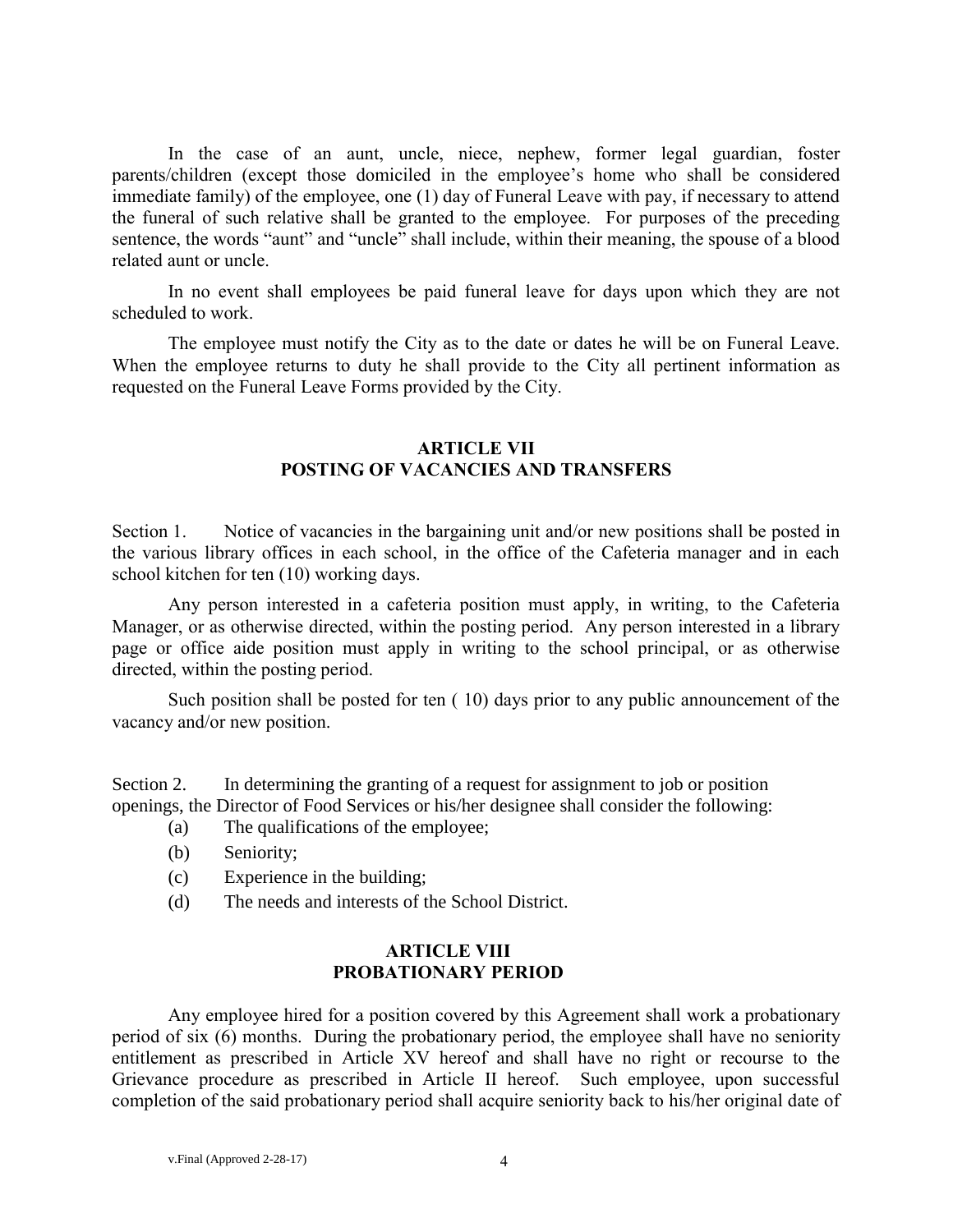hire.The City may extend the probationary period up to the amount of lost time during the first six (6) months. The City may unilaterally extend an employee's probation for up to an additional three (3) months at its sole discretion.

#### **ARTICLE IX JURY DUTY**

The City shall comply with the applicable law regarding jury duty.

## **ARTICLE X HOLIDAYS**

Employees shall be eligible for eight (8) paid holidays: Columbus Day, Veteran's Day, Thanksgiving Day, Christmas Day, New Year's Day, Martin Luther King Day, Presidents' Day, and Memorial Day provided the employee has worked their scheduled work day before and after the holiday.

## **ARTICLE XI SICK LEAVE/PAID TIME OFF**

Once an employee reaches his/her one (1) year work anniversary, s/he shall be entitled to 16 hours of paid time off. The employee's annual paid time off allotment of 16 hours, which shall be available on January 1 each year thereafter, shall count towards the annual sick leave to which the employee may be entitled under the Public Act No. 11-52, as amended.

If the need for the paid time off is foreseeable, the employee must provide one (1) week advance notice of intent to use paid time off to his/her immediate supervisor. If the need for paid time off is not foreseeable, then the employee must provide notice as soon as practicable. Employees may accumulate and carryover a maximum of forty (40) hours of paid time off hours. Employees may carry a maximum of 56 hours of paid time off at any time. Employees shall not be entitled to a payout of accumulated paid time off hours for any reason.

## **ARTICLE XII DISPLAY OF UNION MATERIAL**

The City shall provide a space in each school cafeteria and library for the display of Union material.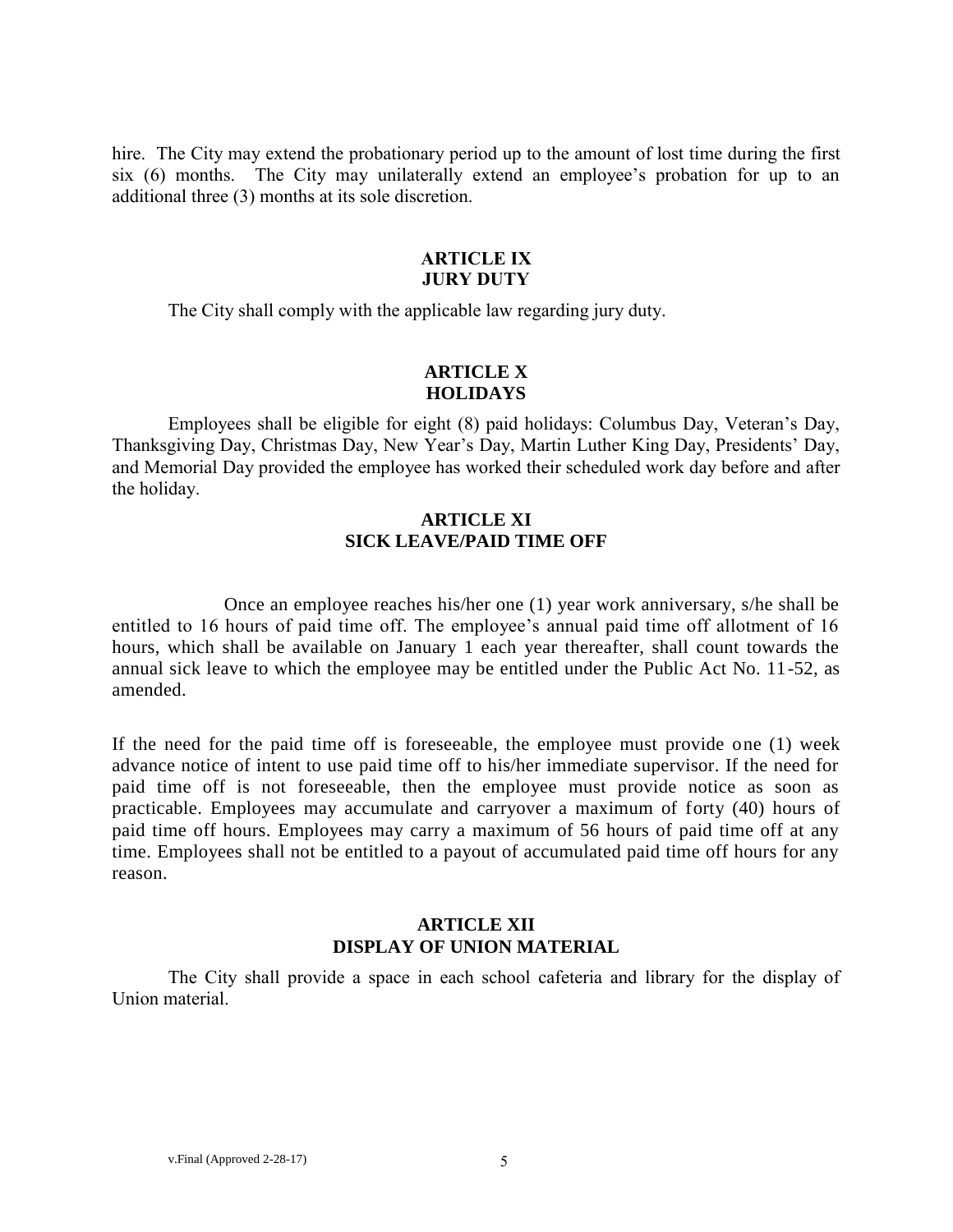### **ARTICLE XIII UNION MEETINGS**

The Union may call a meeting in each school whenever necessary, providing employees do not leave their work stations until the end of the work day and provided that doing so results in no costs to the City.

#### **ARTICLE XIV AGENCY FEE AND DUES CHECK OFF**

**Section 1.** During the life of this Agreement, an employee retains the freedom of choice whether or not to become or remain a member of the Union.

**Section 2.** Union dues shall be deducted by the Employer from the paycheck of each employee who signs and remits to the Employer an authorization form. Such deduction shall be discontinued upon written request of an employee thirty (30) days in advance.

**Section 3.** Any employee who, within thirty (30) days after initial employment in the bargaining unit covered by this Agreement, fails to become a member of the Union or any employee whose Union membership is terminated for any reason or any employee who resigns from Union membership shall be required to pay an agency service fee under Section Four.

**Section 4.** The Employer shall deduct the agency service fee from the paycheck of each employee who is required to pay such fee as a condition of employment each month toward the cost of the administering and negotiating of this Agreement and servicing of grievance provision. Objections to this section by any non-association employee may be made in writing to CSEA Local 2001 Service Employees International Union for review.

**Section 5.** The amount of dues or agency service fee deducted under this Article, together with a list of employees, shall be remitted to CSEA Local 2001 Service Employees International Union within a week after the payroll period in which such deduction is made together with a list of employees for whom any such deduction is made.

**Section 6.** The Union shall indemnify the Employer for any liability or damages incurred by the Employer in compliance with this Article.

#### **ARTICLE XV LAYOFFS AND SENIORITY**

**Section 1.** In the event that layoffs become necessary, the employee with the least seniority in a work category shall be laid off first within a work category. When employees are to be recalled, the first to be recalled shall be those last off. If the City intends to lay off any employee, a fourteen (14) day notice of termination shall be given to said employee.

**Section 2.** Laid-off employees shall have recall rights within their professional capabilities for a period of eighteen (18) months from the day of lay-off. An employee who refuses shall lose all further recall rights.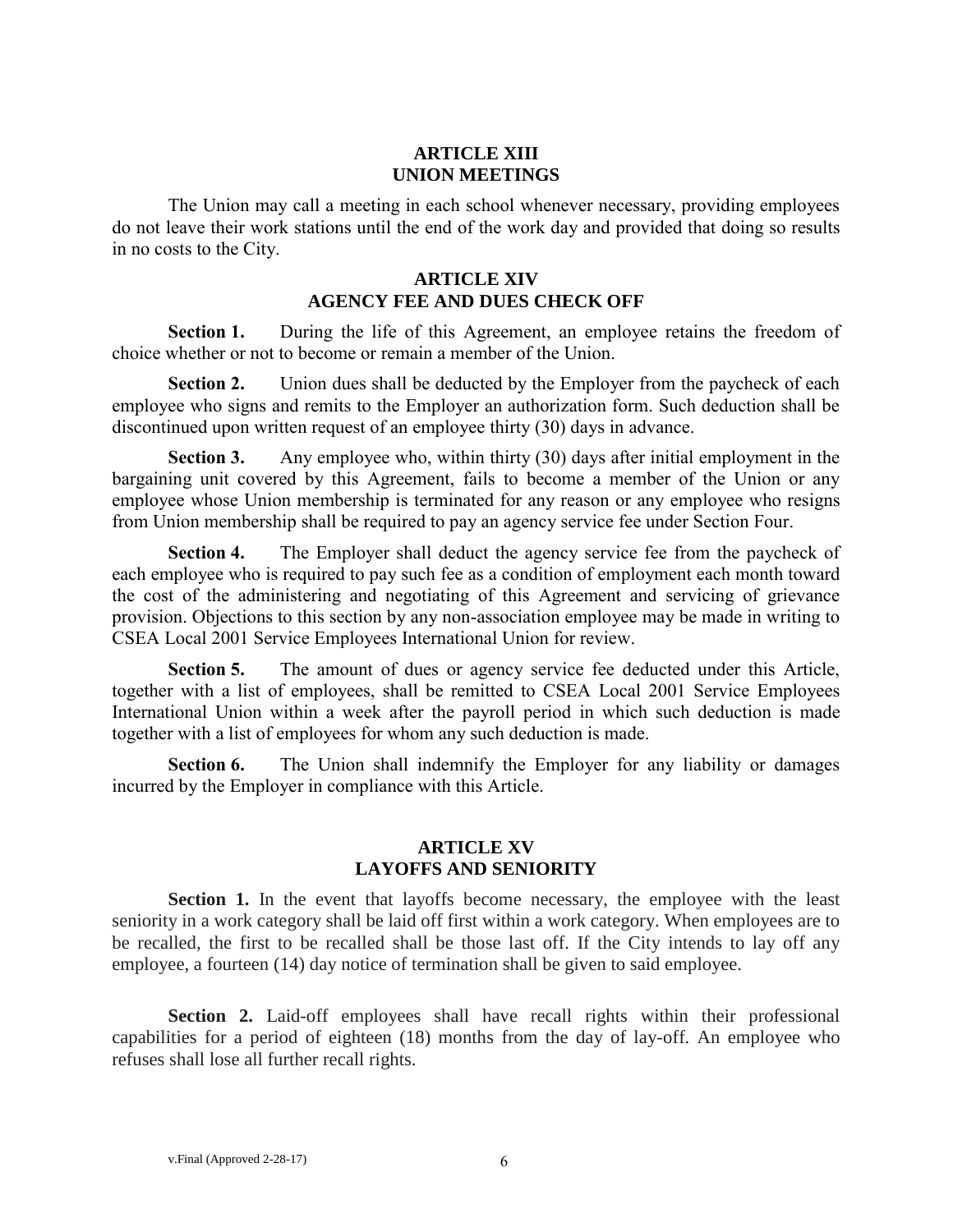Section 3. For the purposes of this Article, seniority shall be defined as an employee's continuous length of service with the City from said employee's most recent date of hire.

**Section 4.** Employees on lay-off shall receive no benefits during the period of lay off and shall have no rights with respect to re-employment once their recall rights expire.

**Section 5.** The City, through the Human Resources Department, will furnish the Union with a seniority list during the month of January.

#### **ARTICLE XVI RIGHTS AND RESPONSIBILITIES OF THE CITY**

**Section 1.** Except as otherwise limited by an express provision of this Agreement, the City reserves and retains, whether exercised or not, all lawful and customary rights, powers and prerogatives of public management. Such rights include, but are not limited to, the following:

- a. the right to prescribe and enforce reasonable work rules and regulations for the maintenance of discipline and for the performance of work in accordance with the requirements of the City, provided such rules and regulations are made known in a reasonable manner to the employees affected by them. Prior to the promulgation of new or modified rules and regulations, the City shall meet with the Union to discuss them and shall give due consideration to the Union's recommendations concerning same. The City shall bargain over the impact, if any, of the City's decision;
- b. the right to assign work to employees, including the right to assign incidental duties that may not be specifically enumerated in an employee's job specification;
- c. the right to create job descriptions and revise existing job descriptions as deemed necessary;
- d. the right to determine work schedules including the right to change the regular workweek, the length of the regular workday, the hours of work, the beginning and ending time of each shift or assignment and the number of shifts to be utilized;
- e. the right to establish the methods and processes by which work is performed, including the right to select and to determine the number and types of employees required to perform operations;
- f. the right to establish or continue policies, practices and procedures for the conduct of City business and, from time-to-time, to change or abolish such policies, practices, or procedures, subject to the City's obligation to bargain over the impact, if any;
- g. the right to lay off or otherwise relieve employees from duty for lack of work or other legitimate reasons;
- h. the right to discontinue services, positions, operations or programs in whole or in part; and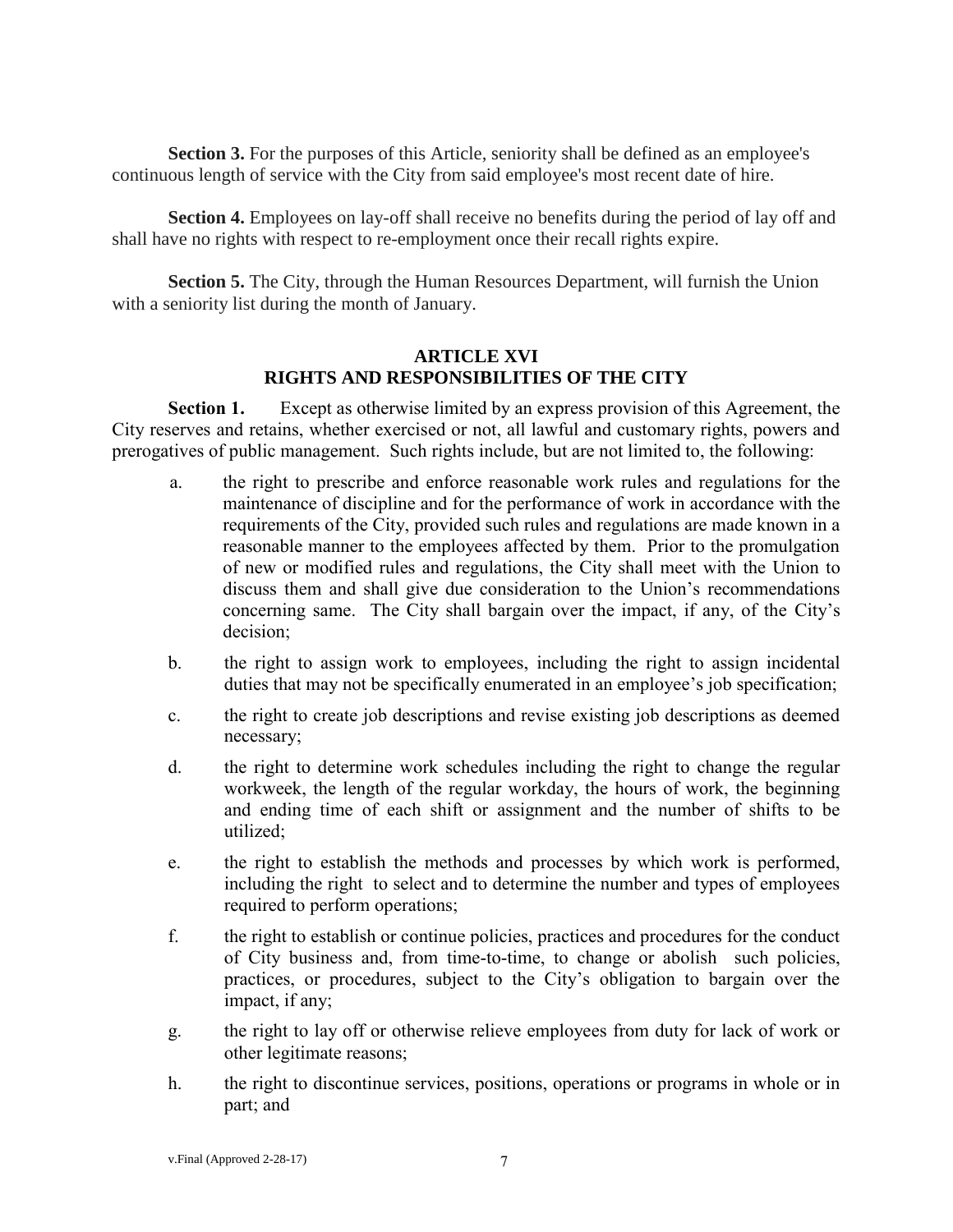i. the right to transfer or subcontract, in whole or in part, work performed by the bargaining unit if, in the sole judgment of the City, it can be done more economically, effectively or expeditiously as a result of such action.

#### **ARTICLE XVII JUST CAUSE**

No employee in the bargaining unit shall be disciplined except for just cause.

## **ARTICLE XVIII PRESERVATION OF RIGHTS**

**Section 1.** The parties recognize that the City retains all rights it had prior to the signing of this Agreement, except as such rights, whether exercised or not, have been specifically relinquished or abridged by this Agreement.

**Section 2.** The parties further recognize that if any provision of this Agreement is contrary to a specific practice existing prior to the date of execution of this Agreement, then the provision of this Agreement shall prevail.

**Section 3.** This Agreement represents the complete and full understanding of the parties with respect to rates of pay, wages, hours of employment and other conditions of employment which shall prevail during the term hereof and any matters or subjects not herein covered have been satisfactorily adjusted, compromised or waived by the parties for the life of this Agreement.

#### **ARTICLE XIX UNPAID LEAVE**

An employee may request from the City of Waterbury an extended leave without pay for any purpose, including child rearing and illnesses, injuries or disabilities, provided such request must be in writing and be submitted two weeks prior to commencement of such leave. The employee's written request for such leave must also include the proposed duration thereof.

Such leave may be granted for a period not to exceed six (6) weeks unless otherwise required by law. The employee shall have no right to return prior to, or to extend, the duration of this leave; provided, however, that unpaid leave may be extended at the discretion of the City of Waterbury if the employee submits a request for extension in writing prior to the end of the initial unpaid leave period.

a. An employee returning from an unpaid leave of no more than thirty (30) calendar days shall be reinstated to his/her position held at the commencement of said unpaid leave.

b. An employee returning from an unpaid leave in excess of six (6) weeks may be reinstated to his/her position held at the commencement of said unpaid leave or, if no vacancy, or opening exists in that position, to the first equivalent vacant position for which the employee is qualified.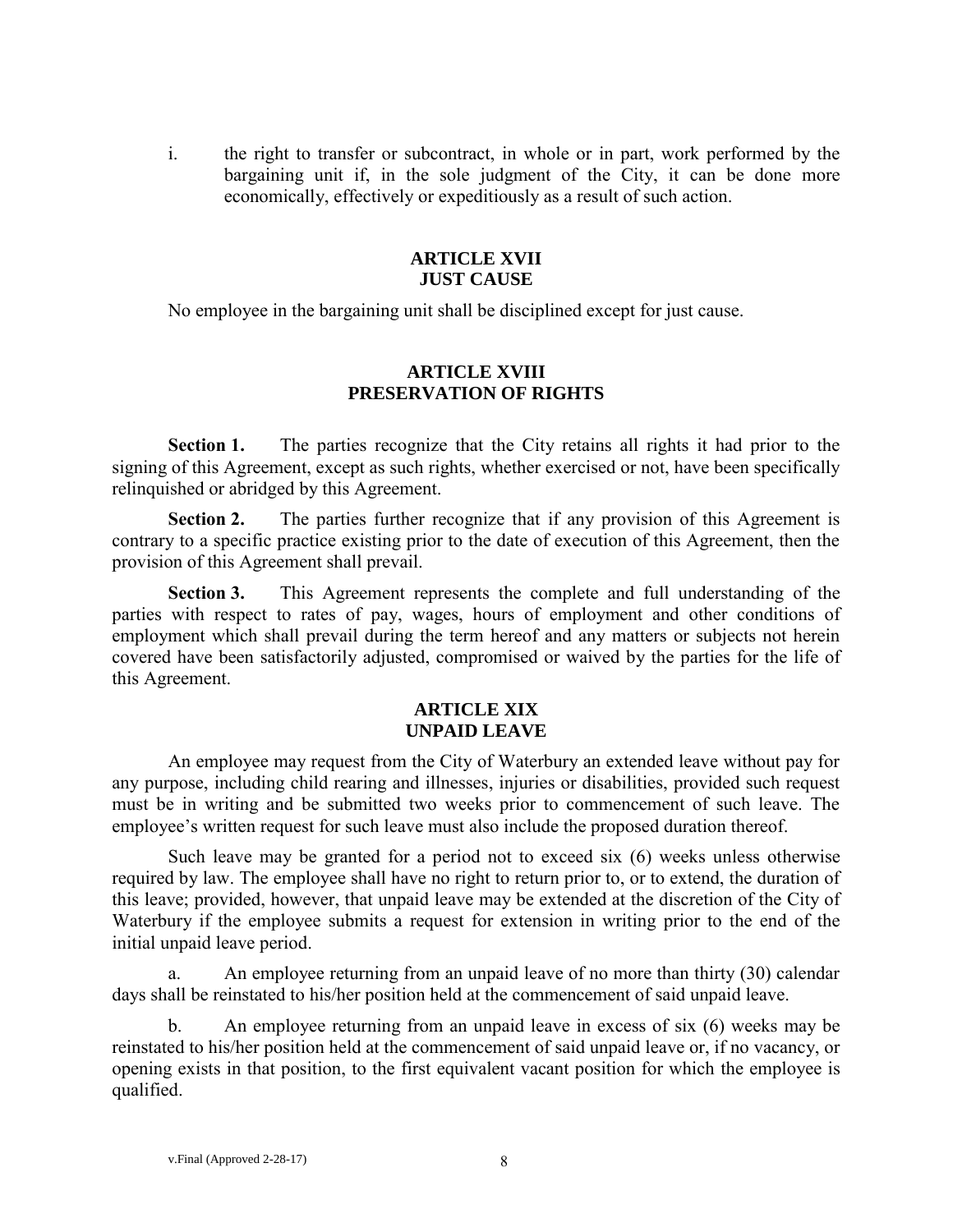#### **ARTICLE XX UNIFORM CLOTHING ALLOWANCE**

All Food Service Workers shall receive a seventy-five (\$75.00) Dollar uniform clothing allowance payable annually at the commencement of the school year.

### **ARTICLE XXI MILEAGE**

**Section 1.** Employees shall receive the most current IRS mileage reimbursement rate for the use of their personal automobile when engaged in school or city business and written prior authorization has been granted.

**Section 2.** Each employee who is reimbursed for auto usage shall transmit to the Comptrollers Office a copy of the Certificate of Insurance covering his/her private auto indicating the name of the insurance company and agent, and amounts of coverage for bodily injury in the amounts of at least \$100,000.00 per person, and \$300,000.00 per occurrence, and property damage liability in amounts of at least \$20,000.00 per occurrence, or a combined single limit of \$300,000.00. The City of Waterbury shall be listed as an additional insured on said liability insurance. Failure of the employee to transmit said Certificate to the Comptrollers Office within thirty (30) calendar days of receipt authorization to receive reimbursement pursuant to Section 1 or within thirty (30) calendar days of the renewal of the underlying insurance policy shall be grounds to terminate authorization to utilize private auto and any prior reimbursement claimed.

#### **ARTICLE XXII RETIREMENT**

All employees shall be eligible to participate in the City's 457(b) Retirement Savings Plan through payroll deduction.

#### **ARTICLE XXIII LIFE INSURANCE**

Upon the effective date and for the duration of this Agreement, the City shall provide, without charge to the employee, life insurance coverage in the face amount of one times  $(1X)$  the employee's annual base salary rounded up to the next \$1,000.

## **ARTICLE XXIV HOURS OF WORK**

**Section 1.** Hours of work shall be determined by the City in its sole discretion consistent with operational requirements and the interests of the school system.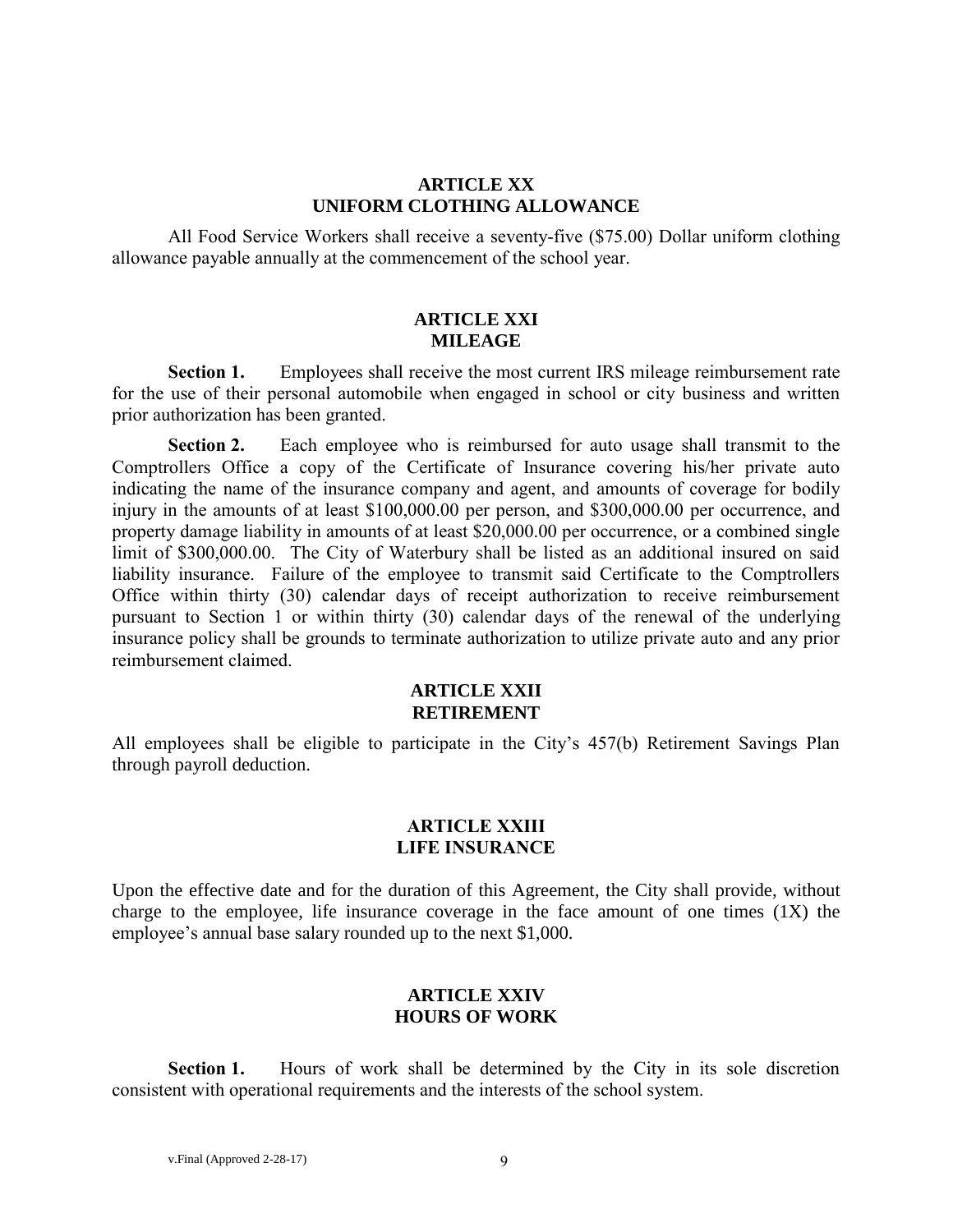**Section 2.** The City shall have absolute right to reduce the hours of work of bargaining unit employees except that when such reduction is to occur, the City agrees to reduce first the hours of any probationary employee in the school where the reduction of hours is being made.

**Section 3.** The normal work year shall generally coincide with the school year with the possibility of additional days to be scheduled at the discretion of the City or its designee.

**Section 4.** The City shall determine when overtime shall be worked and employees shall be paid time and one-half for all hours worked in excess of forty (40) per work week. All overtime must be specifically approved in advance by the employee's Supervisor.

**Section 5.** The City will notify the employees to be affected by a reduction in hours at least one (1) week in advance, in writing, with a copy to the President of the Chapter. This paragraph does not apply to delayed openings or canceling of school due to inclement weather conditions.

### **ARTICLE XXV WAGES**

**Section 1**. Wages for incumbent employee in the bargaining unit shall be increased according to the following schedule:

a. Effective July 1, 2016, the hourly rate for all members of the bargaining unit shall be adjusted by a general wage increase of 2.0%.

b. Effective July 1, 2017, the hourly rate for all members of the bargaining unit shall be adjusted by a general wage increase of 1.5%.

c. Effective July 1, 2018, the hourly rate for all members of the bargaining unit shall be adjusted by a general wage increase of 2.0%.

**Section 2.** The employer retains the right to pay employees on a biweekly basis. If the Employer decides to implement a system of biweekly paychecks, the Employer shall provide the Union with written notice of such change not less than sixty (60) calendar days prior to the effective date of the change.

## **ARTICLE XXVI SAVINGS CLAUSE**

In the event that any Article, Section or Portion of this Agreement is declared invalid by agreement, statute, or legal process, then such specific article, section, or portion specified to be invalid shall be deleted. However, the remainder of this Agreement shall remain effective.

## **ARTICLE XXVII DURATION**

**Section 1.** The terms of this Agreement shall be effective as of July 1, 2013, unless otherwise specified in this Agreement and shall continue and remain in full force and effect to and including the 30th day of June, 2019.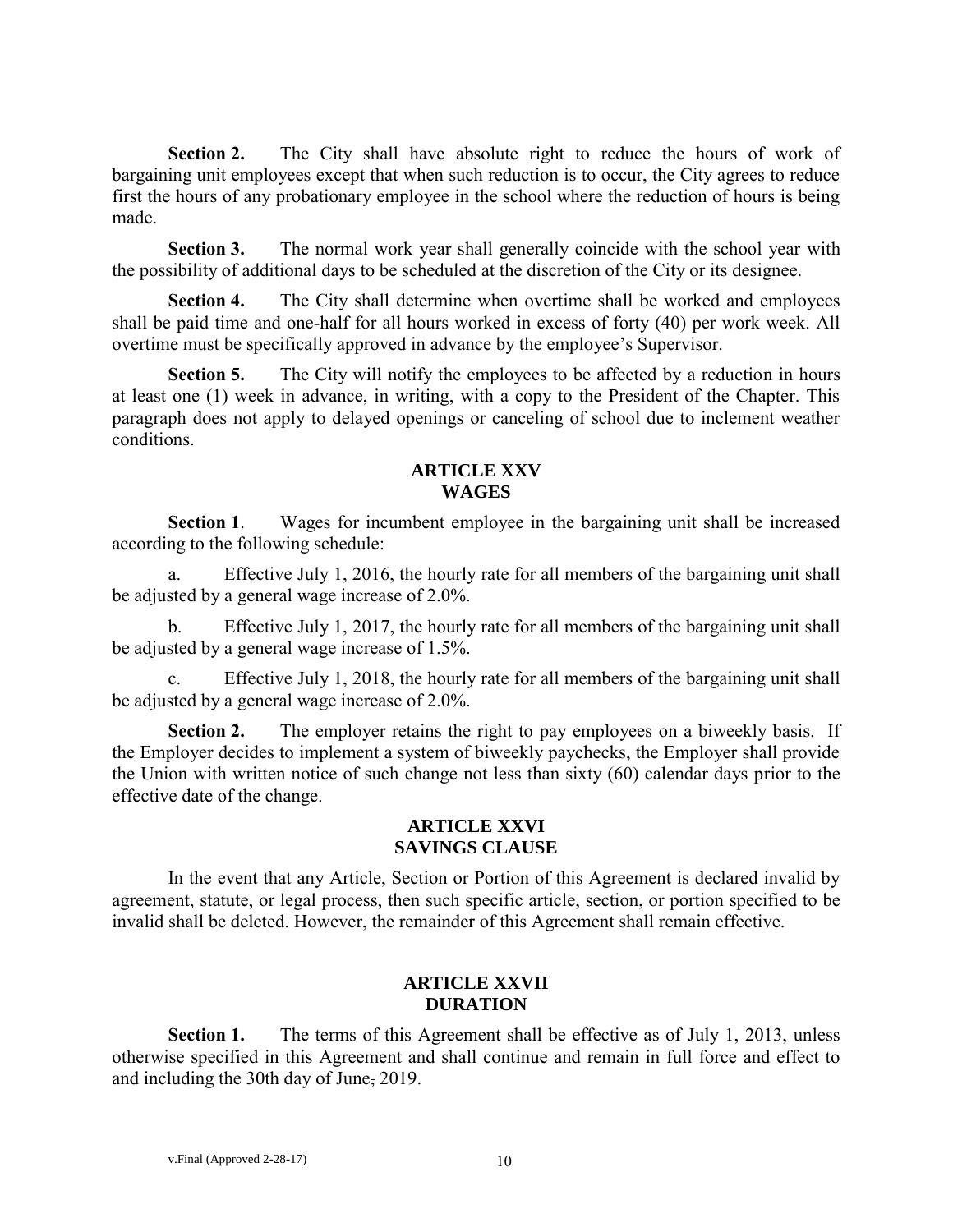Section 2. If either the City or the Union desire to meet for the purpose of negotiating changes or modifications in the provisions of this Agreement, either shall give written notice of such desire to the other by certified or registered mail not less than one hundred twenty (120) days prior to the expiration of this Agreement.

Dated at Waterbury, Connecticut this \_\_\_ day of March 2017.

## **CSEA Local 2001, Service Employees International Union**

ne Renullard

Elaine Remillard, President

Rosa Salto, Staff Representative

 $3 - 29 - 7$ 

Date

 $3 - 28 - 17$ 

Date

## The City of Waterbury

Neil M. O'Leary, Mayor

Date